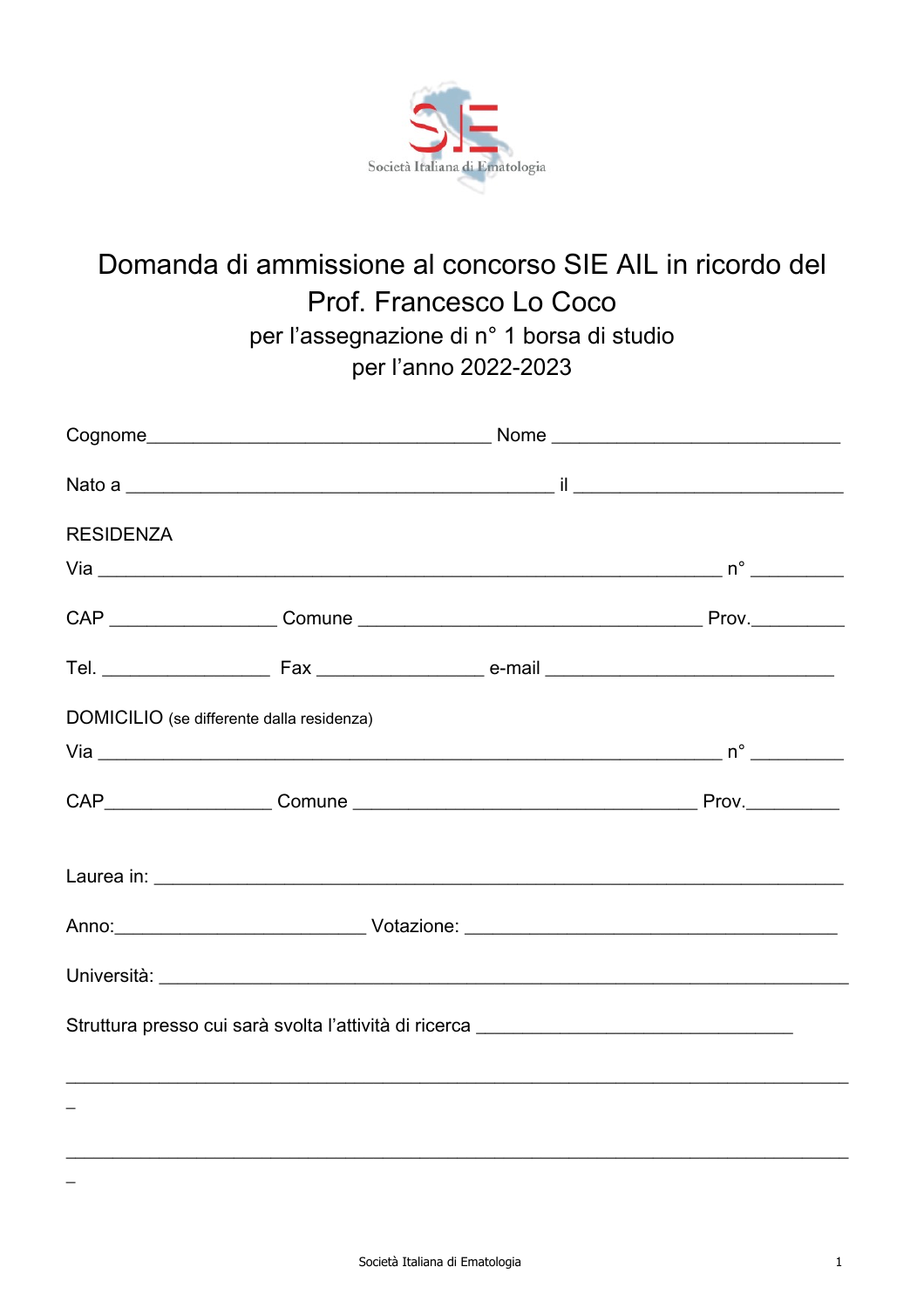

## Direttore della Struttura entrarectionale della Struttura

Si prega di allegare la seguente documentazione:

- Fotocopia del documento di identità in corso di validità
- Certificato di laurea con votazione finale (.doc, .jpg, .pdf)
- Curriculum Vitae (.doc)
- Fino a un massimo di N° 5 pubblicazioni
- Abstract del progetto al massimo di 1 pagina con spazio 1.5 e font 12.
- Programma dettagliato dell'attività che si intende svolgere presso la struttura di ricerca italiana o estera (massimo di 6 pagine con spazio 1.5 e font 12). (.doc)
- Indicazione della struttura di ricerca presso cui l'attività di ricerca sarà svolta con la dichiarazione di disponibilità ad essere accolti rilasciata dal responsabile della struttura stessa (.jpg o .pdf firmato)
- Dichiarazione inerente la tipologia e la durata del rapporto di lavoro in atto (non saranno ammessi concorrenti assunti a tempo indeterminato presso Università, Ospedali o altri Istituti di ricerca)
- Dichiarazione relativa l'assenza o presenza di altri contributi in atto quali borse di studio. assegni di ricerca, o altro supporto economico per il periodo 1° ottobre 2022 – 30 settembre 2023
- · Dichiarazione godimento dei diritti civili e politici, assenza condanne penali, di provvedimenti di applicazione di misure di prevenzione, né di decisioni civili o di provvedimenti amministrativi iscritti nel casellario giudiziale
- Dichiarazione di essere a conoscenza di non essere sottoposti a procedimenti penali
- Altri titoli che si ritengano utili alla valutazione delle domande

II/La sottoscritto/a

chiede di essere ammesso/a al concorso per l'assegnazione di borse di studio SIE

si impegna, in caso di vincita di borsa di studio, a fornire a SIE nei termini e nei tempi previsti la documentazione richiesta per il monitoraggio delle attività di ricerca, e a citare la Società Italiana di Ematologia e Associazione

dichiara di essere in possesso di tutti i requisiti previsti dal bando per la partecipazione alla borsa di studio

dichiara di allegare alla presente tutta la documentazione richiesta per la partecipazione al concorso